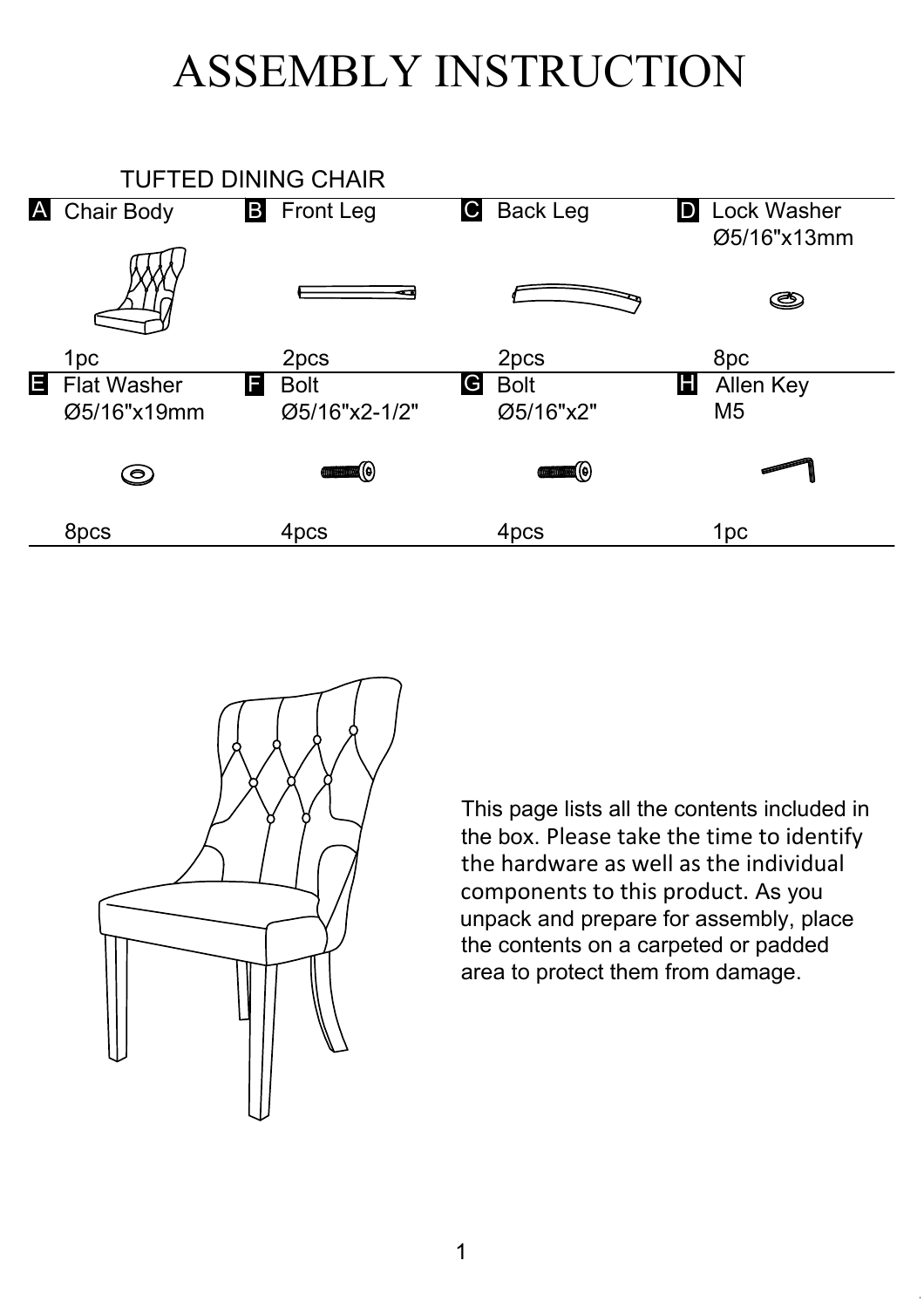Put the Chair Body (A) on a smooth flat surface, attach the Front Leg (B) to the Chair Body (A) using the Bolt (F), Lock Washer (D), Flat Washer (D) in both holes of Front Leg (B) and Chair Body (A), turn the Allen Key (H) in Bolt (F).